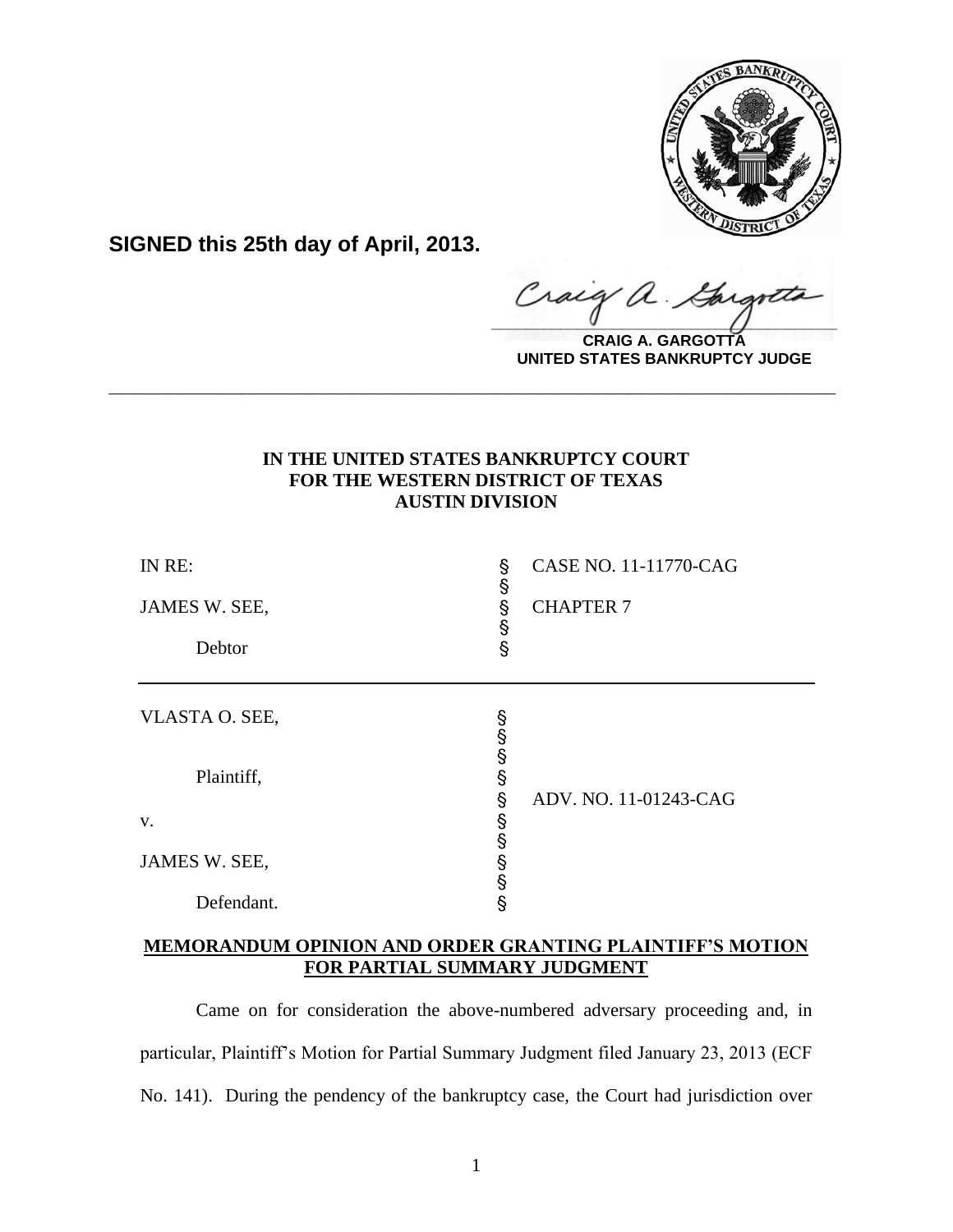this matter pursuant to 28 U.S.C. § 1334 and this matter constituted a core proceeding under  $28$  U.S.C.  $\S$  157(b)(2)(A), (E), (G), (I), (K), and (O). The Court dismissed the underlying bankruptcy case on October 18, 2011, and subsequently opted to retain jurisdiction over this adversary proceeding pursuant to *Querner v. Querner***,** 7 F.3d 1199  $(5th Cir. 1993).$ <sup>1</sup> For the reasons stated in this Order, the Court is of the opinion that Plaintiff's Motion should be GRANTED.

#### **FACTUAL AND PROCEDURAL BACKGROUND**

This adversary proceeding is the unfortunate result of a protracted and contentious history between family members. Plaintiff—a Texas resident incapacitated by a stroke is represented by her son and legally appointed guardian Ervin See, Jr. ("Guardian"). Defendant is Plaintiff's son and Guardian's brother.

Defendant moved into Plaintiff's home in 1997 and continued to live with Plaintiff until 2011 when Plaintiff moved to a nursing home to receive full-time medical care. Prior to her husband's death, Plaintiff and her husband were ranchers and farmers on several parcels of land in Burleson County, Texas. These parcels of land were conveyed to a testamentary trust (the "Trust"). At some point after her husband's death, Plaintiff purchased two of the parcels of land from the Trust and reacquired the property. Plaintiff then conveyed a life estate in the two parcels of land to Defendant in exchange for secured promissory notes. One of these parcels, a 56.81-acre tract, is known in the family as the "Bottom Land" and "the bottom."

<sup>&</sup>lt;sup>1</sup> In *Querner*, the Fifth Circuit stated that notwithstanding the general rule that dismissal of a bankruptcy action ends the reach of a bankruptcy court's jurisdiction into related adversary proceedings, a bankruptcy court may opt to retain jurisdiction over an adversary proceeding in the interests of economy, convenience, fairness, and comity. 7 F.3d at 1201-02. At a hearing on October 21, 2011, the Court ruled that, considering the interests stated above, it would retain jurisdiction over the adversary proceeding (ECF No. 27, at 4-6).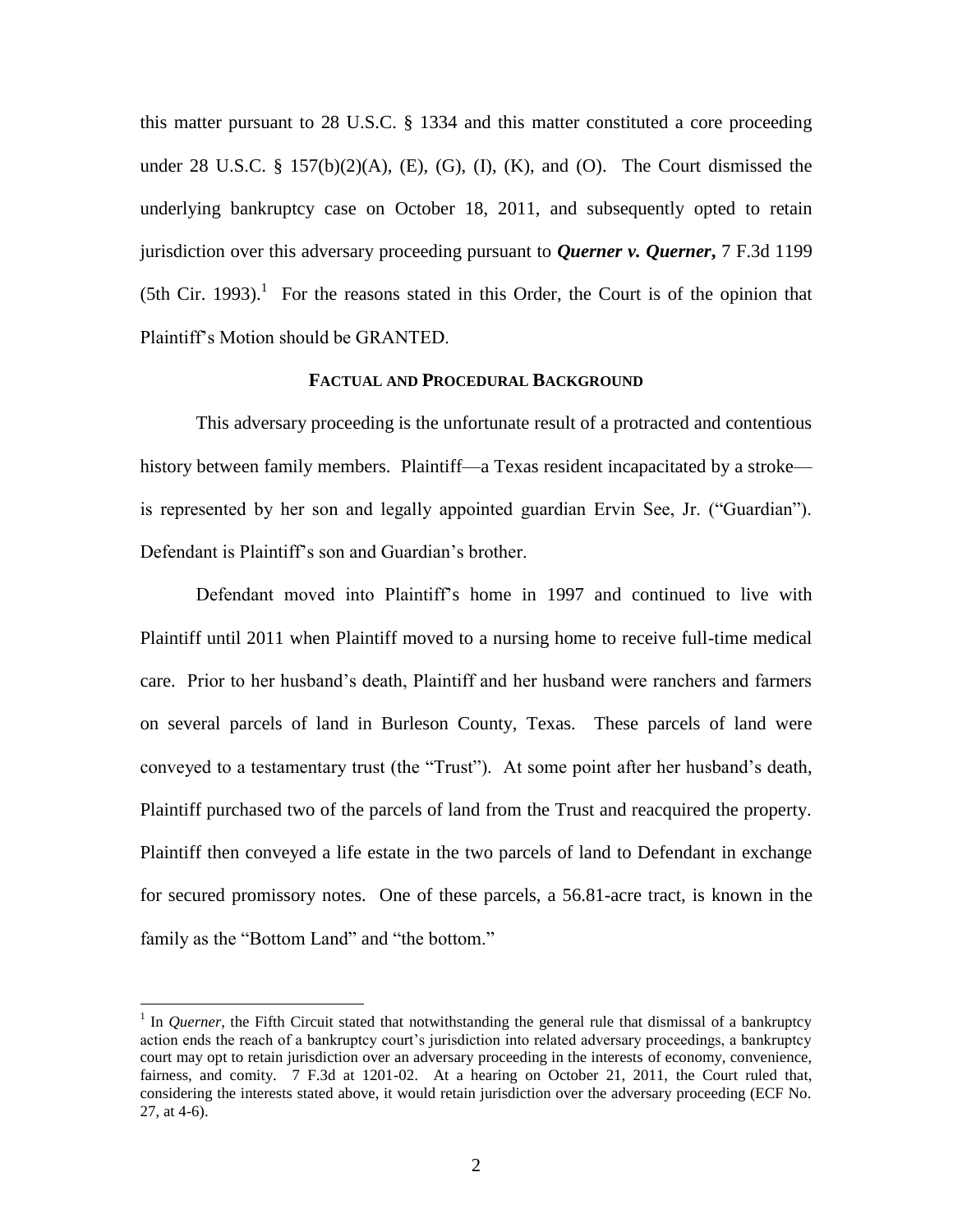In 2007, Defendant took out a loan from Capital Farm Credit ("CFC"), pledging the Bottom Land and miscellaneous farm equipment as collateral.<sup>2</sup> CFC secured its interest with a promissory note with a value of \$550,000 (the "CFC Note"). After several years, during which Defendant defaulted on his obligations, Defendant found himself facing both a judicial foreclosure and a forced sheriff's sale of his property interests.<sup>3</sup> In an effort to stop the forced sale, Plaintiff purchased the security interest CFC Note and farm equipment on June 2, 2009, and purchased the Bottom Land property on the courthouse steps the next day.

Plaintiff suffered a stroke on June 24, 2009, at which point a state court appointed Guardian as guardian of both Plaintiff's person and estate. Shortly thereafter, Defendant produced two contracts and provided them to Guardian. One contract is dated June 24, 2009, and the other is dated June 5, 2009 (the "Contract").<sup>4</sup> Plaintiff filed this adversary proceeding, asking the Court to invalidate both contracts as well as award damages to Plaintiff for Defendant's alleged breach of contract, conversion, fraud, embezzlement, defalcation, and breach of fiduciary duty (ECF No. 111-1). Plaintiff then filed this Motion for Partial Summary Judgment, asking the Court to find the Contract unenforceable as a matter of law (ECF No. 141).

#### **PARTIES' CONTENTIONS**

The Contract purports to (1) transfer Plaintiff's interest in the Bottom Land to

<sup>&</sup>lt;sup>2</sup> Plaintiff's Original Complaint states that the 2007 loan was a modification to an "initial loan" from CFC, which Defendant obtained in 2006.

<sup>&</sup>lt;sup>3</sup> The factual allegations in Plaintiff's Original Complaint (ECF No. 1) detail the many financial transactions leading up to the foreclosure and sheriff's sale of the Bottom Land property. As those facts are not relevant to this summary judgment motion, the Court will not recite them here.

<sup>&</sup>lt;sup>4</sup> Plaintiff provided a copy of the Contract—noted as Plaintiff's Exhibit B—with her Motion for Summary Judgment.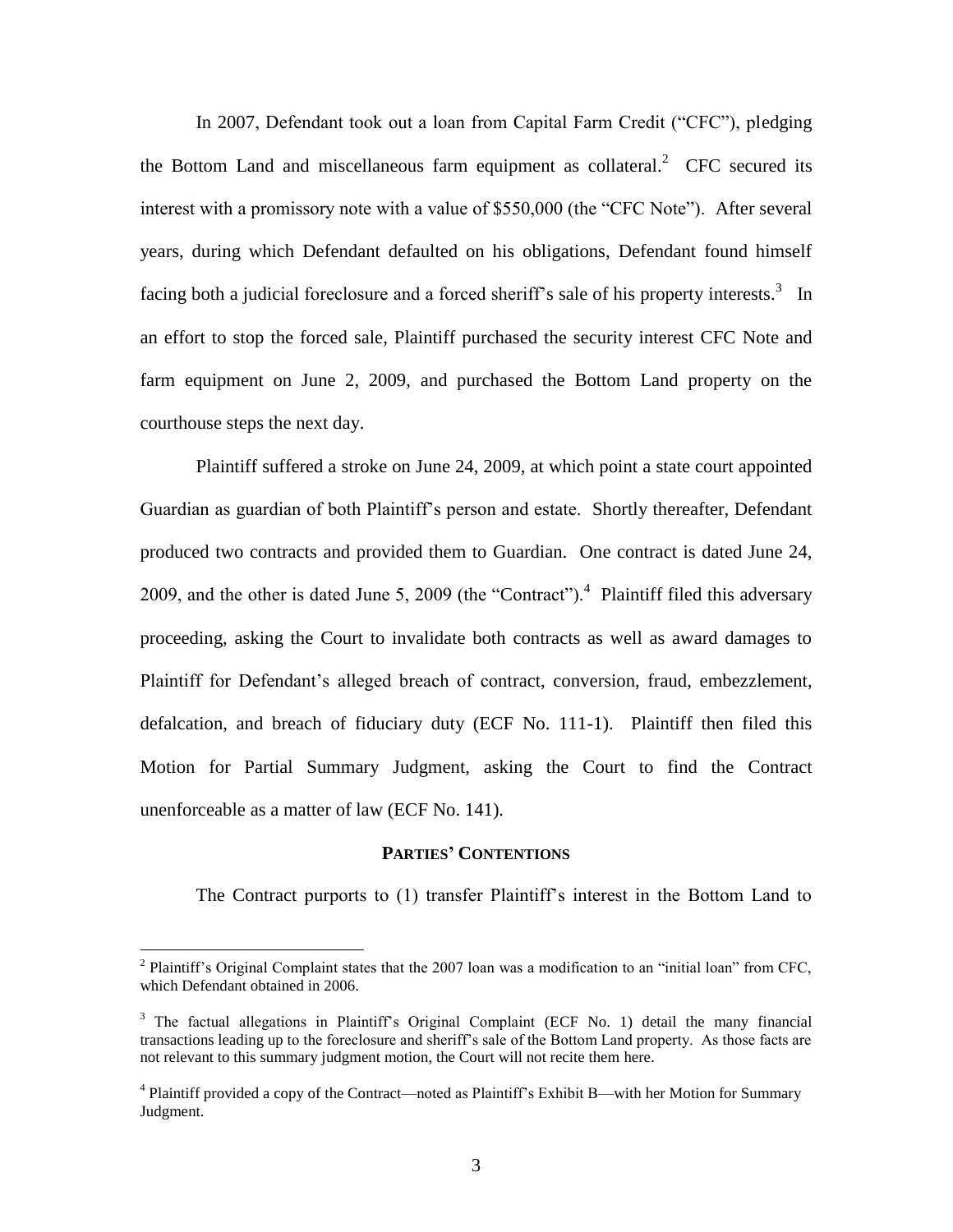Defendant subject to the promissory note Plaintiff purchased from CFC, (2) reduce the amount of debt Defendant owes Plaintiff from \$550,000 to \$350,000, and (3) compensate Defendant for his care of Plaintiff from 1997 to the present day. Plaintiff claims the Contract is unenforceable in its entirety.

First, Plaintiff argues that the language purporting to transfer the interest in the Bottom Land to Defendant does not satisfy the statute of frauds because the Contract, by only referring to the land in question as "a 55.81 acre tract of land that we refer to as the bottom," does not sufficiently describe the property to be sold. Pl.'s Ex. B. In support, Plaintiff offers the sworn affidavit of Guardian, who wrote "[the] property is not known generally as the 'Bottom' or the 'Bottom Land' by others outside the family in the area – this is simply a nickname created and used within the See family." Pl.'s Ex. A. Further, Plaintiff argues that the See family does not own a 55.81-acre tract of land, but rather a 56.81-acre tract. Without any further specificity in the Contract, Plaintiff claims the Contract is not enforceable under Texas law.

Plaintiff further asks the Court to invalidate the second provision of the Contract, which purports to modify the debt on the Bottom Land Defendant owed Plaintiff after Plaintiff acquired the debt from Capital Farm Credit. Pl.'s Ex. B, at 1. Under the terms of the Contract, Defendant would owe a reduced principal amount of \$350,000 plus 5 percent interest to Plaintiff and would make monthly payments that amount to "as much as [Defendant] can afford to pay."<sup>5</sup> *Id.* In fact, "it would have been okay if [Defendant] didn't pay anything at all." Pl.'s Ex. C, at 134. Such payments would be deducted from the \$350,000 principal until Defendant paid the entire debt, at which point Defendant

 $<sup>5</sup>$  The original Capital Farm Credit Note's original principal sum was for \$501,301.00 and was renewed for</sup> \$550,000. Pl.'s Ex. A-6. Further, Defendant acknowledged during his deposition that, at the time Plaintiff bought the Capital Farm Credit Note, she could have sought \$500,000 from Defendant. Pl.'s Ex. C, at 135.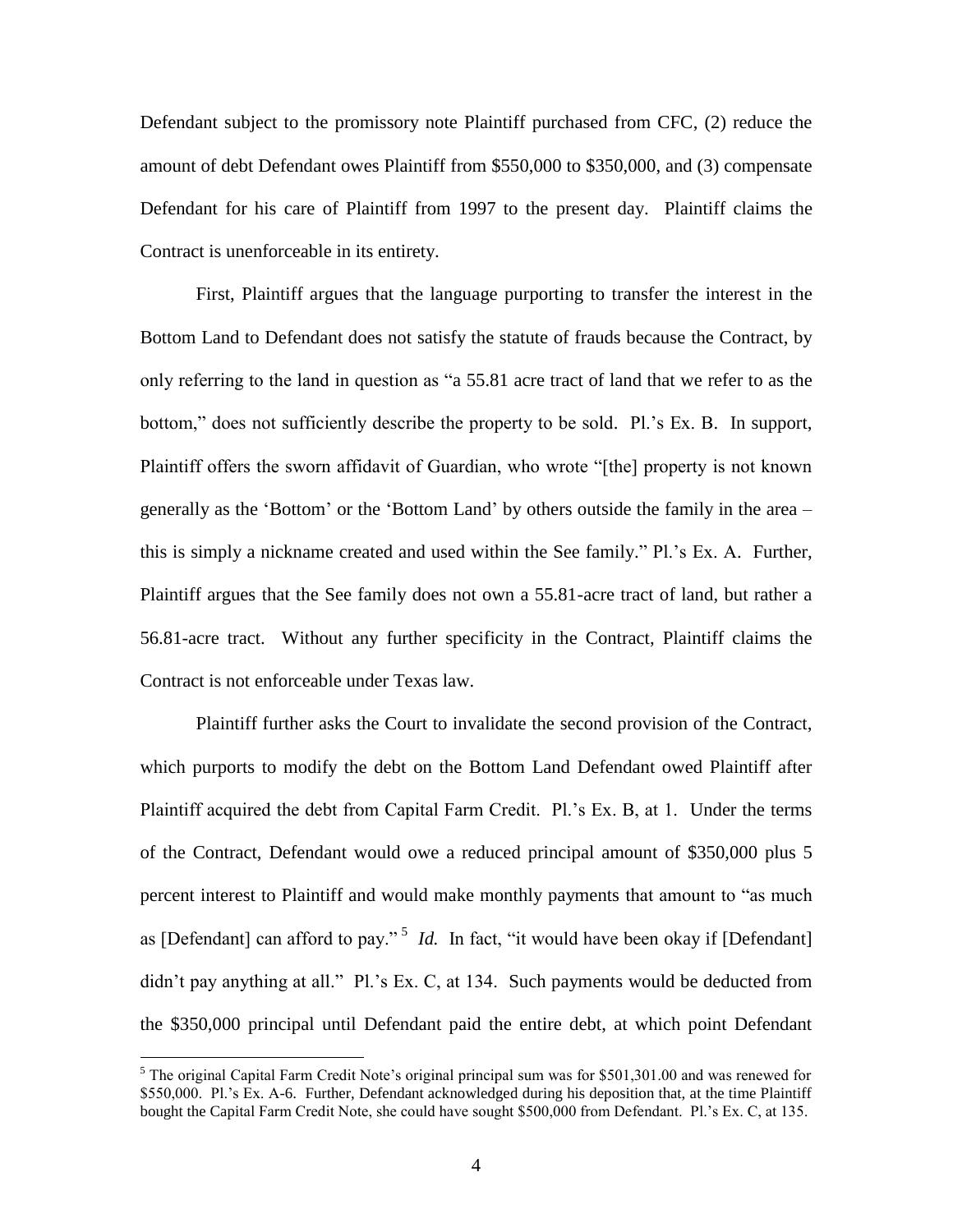would acquire outright ownership of the property. *Id.* Plaintiff argues that the modification of the CFC Note is not supported by consideration, and that Defendant's obligation to pay only what he can afford to pay is an illusory and unenforceable promise.

The final provision of the Contract seeks to compensate Defendant for providing care to Plaintiff while living with her for over 12 years, as well as to pay Defendant for future care. The Contract provides that Defendant shall be paid 50 dollars per day, backdated to April 1, 1997, and continuing "as long as [Defendant] cares for [Plaintiff]." Pl.'s Ex. B, at 2. The Contract further provides that, should Plaintiff require more intensive care, "the compensation rate to [Defendant] shall be increased to reflect the going rate for that type of caregiving." *Id.* The compensation to Defendant would be applied to the \$350,000 debt, and then would be paid to Defendant directly should the \$350,000 ever be paid in full. *Id.* If the Contract is enforceable, the \$50 daily payments would reduce the total debt owed by over \$200,000.

Plaintiff provides two bases to invalidate this portion of the Contract. First, Plaintiff asserts that Texas law does not allow gratuitous service in the past to serve as consideration after the fact sufficient to create an enforceable contract. Plaintiff therefore asserts that the promise to pay \$50 per day from April 1, 1997, to June 5, 2009, is an unenforceable promise. Second, because Defendant did not make a promise to care for Plaintiff, and could presumably walk away from caring for Plaintiff at any time, Plaintiff argues that Defendant's obligation under the Contract is illusory and therefore the Contract is unenforceable.

Defendant admits that, in "some cases," the property description in this case would not be sufficient to satisfy the statute of frauds, but argues that this case is

5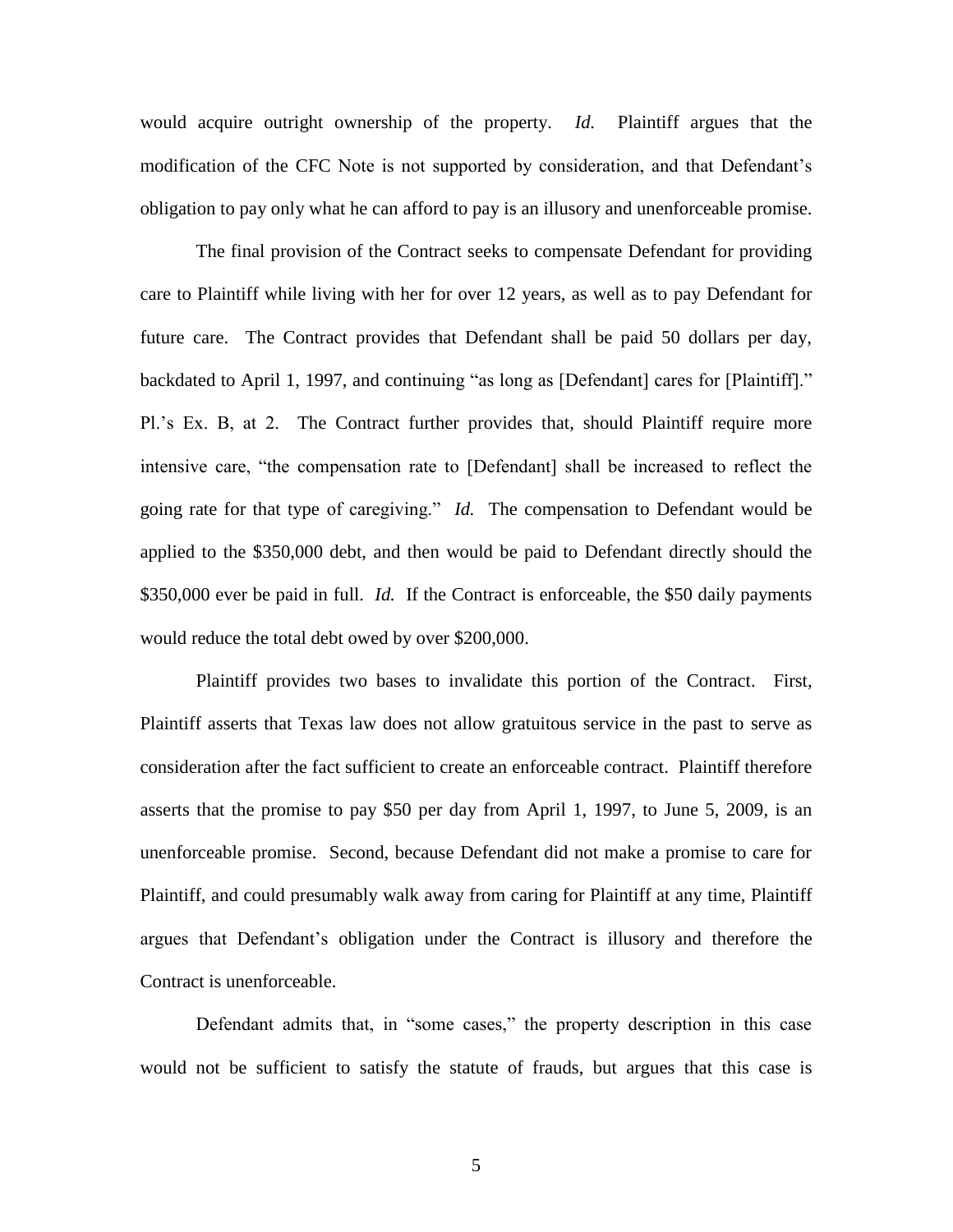distinguishable because of the ongoing relationship between the parties (ECF No. 151).<sup>6</sup> Defendant argues that "there is no doubt that each of the signatories knew precisely what they agreed to and why," and that "only one tract of land referred to as the bottom" exists within the family. *Id.* Defendant further claims that the Contract "has a very particular description of the land involved such that no confusion could result between the parties to the [C]ontract." *Id.* Finally, Defendant argues that the courts favor validity of contracts, and such considerations should weigh in favor of this Court finding the description of property sufficient under the statute of frauds. *Id.*

With respect to the modification of the CFC Note, Defendant claims the modification itself was a "settlement agreement." *Id.* The consideration for the new agreement, he argues, was for Plaintiff to have the peace of mind of knowing that there would be "some semblance of civility between her children during her lifetime." *Id.* The modification of the CFC Note was therefore, according to Defendant, "only illusory to an outsider." *Id.*

As for the final provision of the Contract, Defendant claims that the provision compensating Defendant for his care of Plaintiff was designed to "preserve for herself the right to spend her last days in her own home" as well as to provide a home for Defendant "where no other existed." *Id.* Finally, Defendant urges the Court to consider the Contract in the context of all of the facts of the case, rather than "in a vacuum." *Id.*

At the hearing held on March 6, 2013, Plaintiff re-urged the arguments stated in her Motion for Summary Judgment, arguing the Court should declare the Contract

<sup>&</sup>lt;sup>6</sup> Throughout his Response to the Motion for Summary Judgment, Defendant took particular umbrage to what he considered "aspersions" on his intentions cast on him by Guardian and other members of his family. While such allegations may have relevance in the underlying suit, they carry no weight with the Court regarding this Motion for Summary Judgment and will therefore not be considered.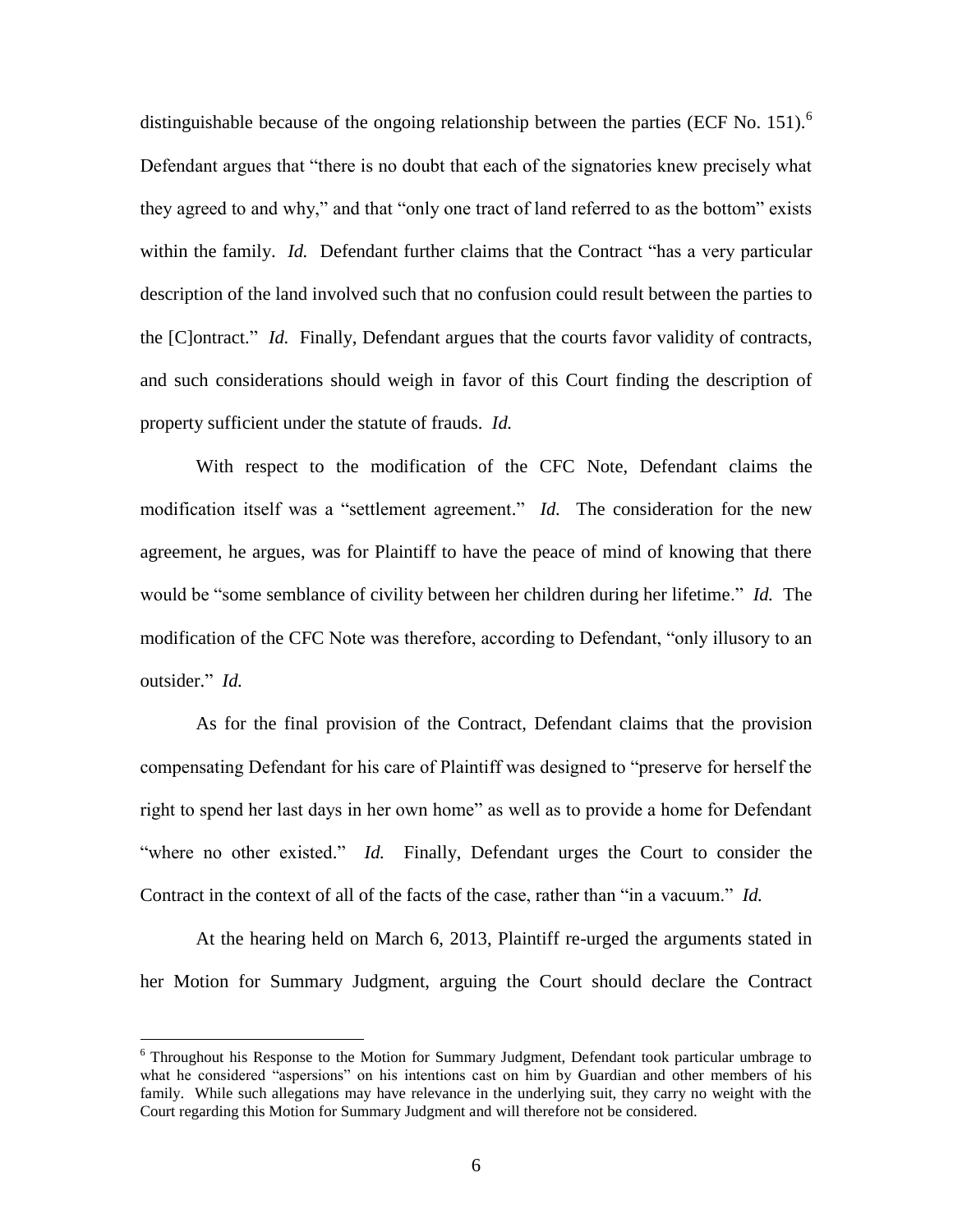unenforceable. Defendant argued his Response was "aimed at highlighting" factual issues in the case. Further, Defendant argued that the Capital Farm Credit Note contains a technical description of the bottom land property and that "we have to assume or read that into the [C]ontract" by reference. If the Court were to decline to do so, Defendant argues that the Court should allow a jury to determine whether the parties meant to incorporate the CFC Note by reference. Defendant did not provide any evidence to the Court, either with his Response or at the hearing, but rather presented his case solely through argument of counsel.

#### **DISCUSSION**

Summary judgment is appropriate "if the pleadings, depositions, answers to interrogatories, and admissions on file, together with the affidavits, if any, show that there is no genuine issue as to any material fact and that the moving party is entitled to a judgment as a matter of law." Fed. R. Civ. P. 56(c); *Celotex Corp. v. Catrett*, 477 U.S. 317, 322 (1986). Bankruptcy Rule 7056 applies Rule 56(c) of the Federal Rules of Civil Procedure to adversary proceedings. If summary judgment is appropriate, the Court may resolve the case as a matter of law. *Celotex Corp.*, 477 U.S. at 323; *Blackwell v. Barton*, 34 F.3d 298, 301 (5th Cir. 1994). The Fifth Circuit has stated "[t]he standard of review is not merely whether there is a sufficient factual dispute to permit the case to go forward, but whether a rational trier of fact could find for the non-moving party based upon evidence before the court." *James v. Sadler*, 909 F.2d 834, 837 (5th Cir. 1990) (citing *Matsushita Elec. Indus. Co., Ltd. v. Zenith Radio Corp.*, 475 U.S. 574, 586 (1986)).

To the extent that the non-moving party asserts the existence of factual disputes, the evidence offered by the non-moving party to support those factual contentions must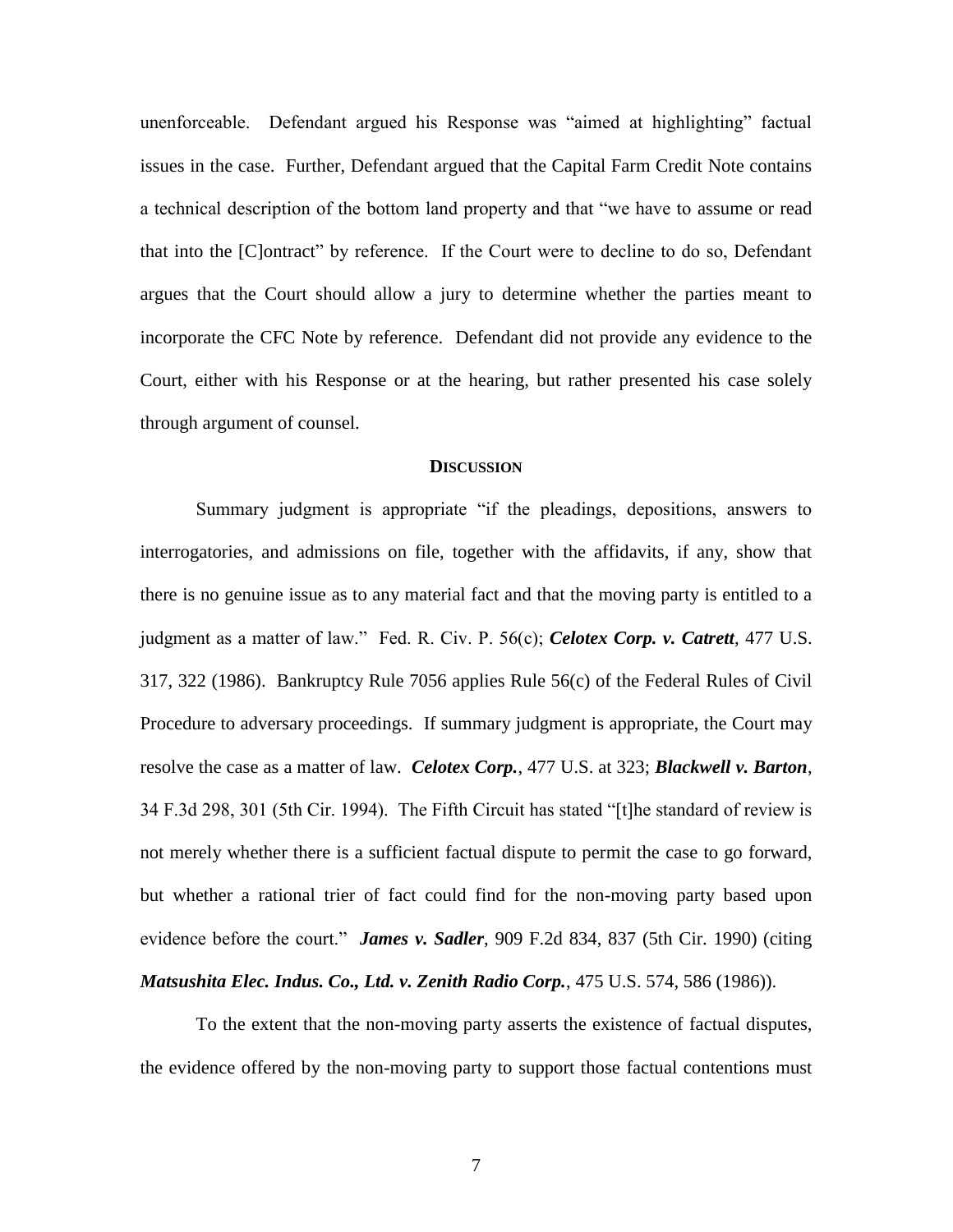be of sufficient quality so that a rational fact finder might, at trial, find in favor of the non-moving party. *Matsushita,* 475 U.S. at 585–87 (1986) (non-moving party "must do more than simply show that there is some metaphysical doubt as to material facts"); *Anderson v. Liberty Lobby, Inc.*, 477 U.S. 242, 249–50 (1986) ("adverse party's response . . . must set forth specific facts showing that there is a genuine issue for trial"). If the record "taken as a whole, could not lead a rational trier of fact to find for the nonmoving party, then there is no genuine issue for trial." *LeMaire v. Louisiana*, 480 F.3d 383, 390 (5th Cir. 2007). In determining whether a genuine issue of material fact exists, the nonmoving party must respond to a proper motion for summary judgment with specific facts demonstrating that such genuine issue exists. A genuine issue of material fact is not raised by mere conclusory allegations or bald assertions unsupported by specific facts. *Leon Chocron Publcidad Y Editoria, S.A. v. Jymm Swaggart Ministries*, 990 F.2d 1253 (5th Cir. 1993).

#### A. The Description of the Property

Plaintiff objects to the transfer of land in the Contract because the description of the property is allegedly insufficient to satisfy Texas law. The exact language of the Contract states that "the property involved is a 55.81 acre tract of land that we refer to as the bottom." Pl's. Ex. B. No other language in the Contract describes the property in question. Section 26.01 of the Texas Business and Commerce Code codifies the legal concept known as the "statute of frauds," which states that certain contracts must contain specific information in writing to be enforceable. *See generally* Tex. Bus. & Comm. Code § 26.01 (West 2012). One such requirement applies to sales of interest in real property. *Id.* at 26.01(b)(4). The standard for what constitutes a sufficient description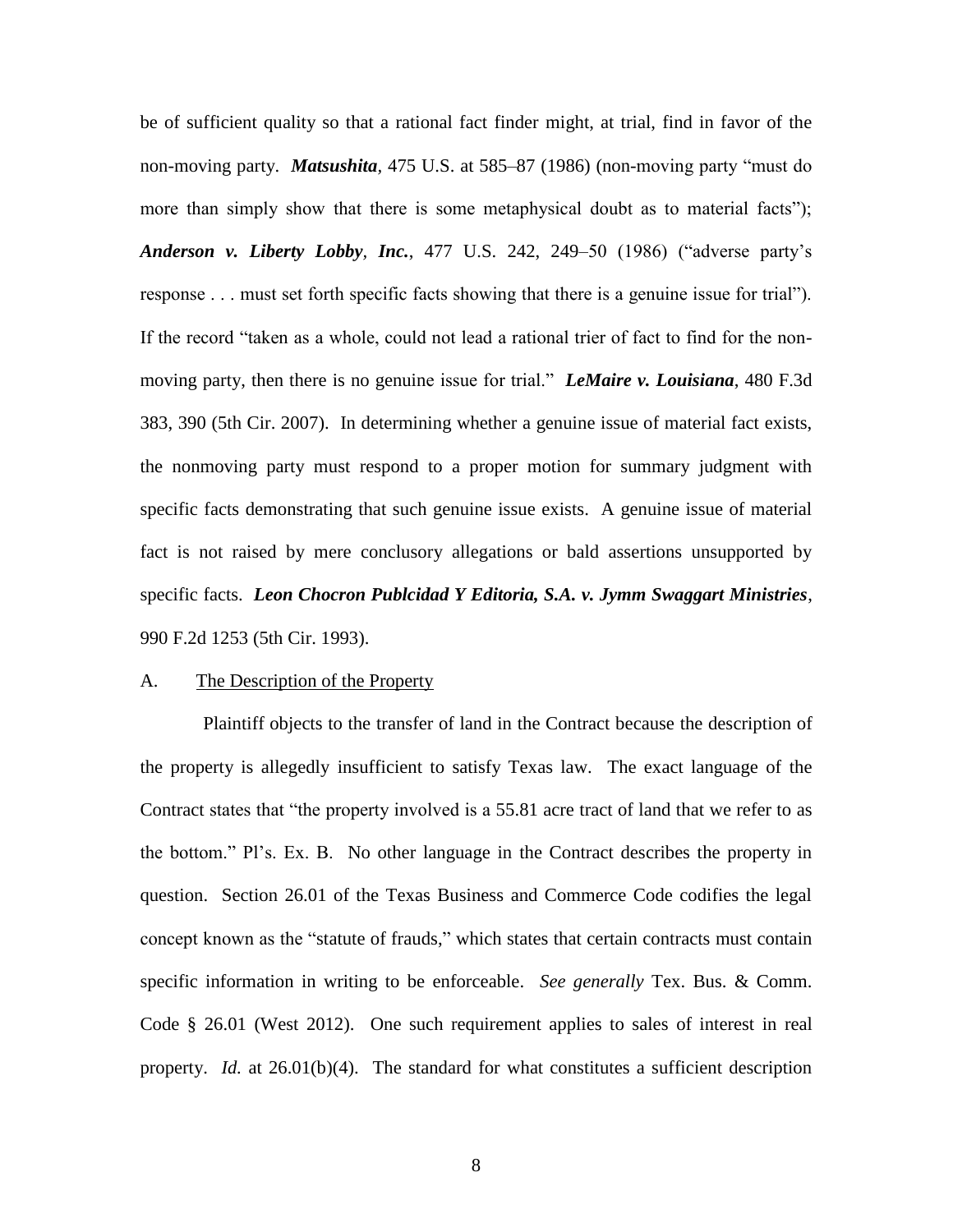has been well-settled by Texas courts, so much so that the Texas Supreme Court has stated that the rule almost compels "repetition by rote." *Morrow v. Shotwell,* 477 S.W.2d 538, 539 (Tex. 1972). To be sufficient, "the writing must furnish within itself, or by reference to some other existing writing, the means or data by which the land to be conveyed may be identified with reasonable certainty." *Id.* (internal citations omitted). Moreover, "an unidentified larger, identifiable tract is insufficient to satisfy the statute of frauds." *May v.* **Buck,** 375 S.W.3d 568, 574-75 (Tex. App.—Dallas 2012, no pet.).

In *Morrow*, the property described consisted of "acreage which lies north of a line running on a course of north 75 east from the northeast corner of First Tract to the west boundary line of public highway no. 77." 477 S.W.2d*.* at 540. The Texas Supreme Court held that description of the property to be insufficient to satisfy the statute of frauds. In so finding, the court noted that the language of the property description did not provide information sufficient for a surveyor to identify the tract with reasonable certainty. *Id.* at 540.

Notably, the court considered the fact that, at the time the parties agreed to the sale of the property described, there was "little doubt that the parties knew and understood what property was intended to be conveyed." *Id.* The court stated, however, that "the knowledge and intent of the parties will not give validity to the contract. . . ." *Id.* (citing *Rowson v. Rowson,* 154 Tex. 216 (Tex. 1955)). Because the intent of the parties is irrelevant in determining sufficiency for purposes of the statute of frauds, the court did not take that evidence into account. *Id* at 541.

Texas courts have also highlighted the rule in *Morrow* that a contract that refers to another writing containing a description of the property may be sufficient to satisfy the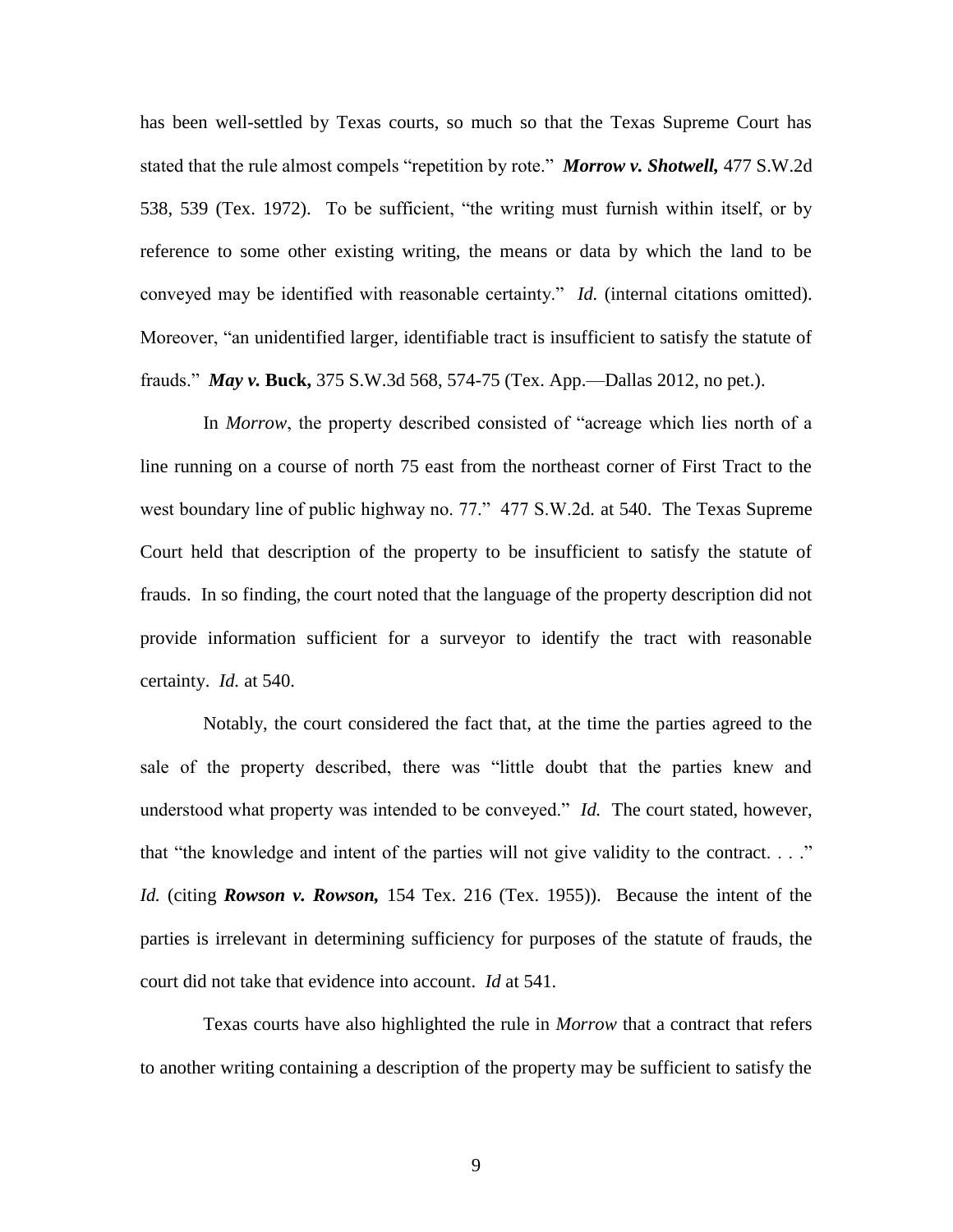statute of frauds. *Reiland v. Patrick Thomas Properties, Inc.,* 213 S.W.3d 431 (Tex. App.—Houston [1st Dist.] 2006, no pet.). The contract, however, must explicitly refer to said writing. *Morrow,* 213 S.W.3d at 539-40 (noting that the contract did not refer to any other existing writing). In *Reiland*, the property was surveyed and a copy of the metes and bounds created at the time of the survey was attached to the contract. *Id.* at 437. The court, however, did not consider the attached document because "there [was] no reference to such [survey] in the contract which must be looked to in determining whether the statute of frauds is satisfied." *Id.* (citing *Matney v. Odom,* 210 S.W.2d 980 (Tex. 1948)).

A nickname for the property in question may be sufficient to satisfy the statute of frauds, but only if the property is notoriously known by that name throughout the community in which the property is located. *Living Christ Church v. Jones,* 734 S.W.2d 417, 420 (Tex. App.—Dallas 1987, writ denied). The contract in *Living Christ Church*  involved two parcels of property, referred to as the "Fernald Property" and the "Broadmoor Garage." *Id.* at 419. The Court of Appeals noted that "there [was] no pleading or evidence that the properties in question [had] been notoriously known in the locality for a period of years as the 'Broadmoor Garage' or the 'Fernald Property.'" *Id.* at 420. Without such evidence, simply referring to the parcels of property by their nicknames was insufficient to satisfy the statute of frauds. *Id.* at 420-21. Similarly, a Texas Court of Appeals held that a contract referring to a parcel of real property as "Airport Security Parking" was insufficient after considering evidence from the owner of the parcel that the nickname referred only to the business operating on the land, rather than the land itself. *Dunworth Real Estate Co v. Chavez Properties*, No. 04-07-00237, 2008 WL 36222 (Tex. App.—San Antonio 2008, no pet.).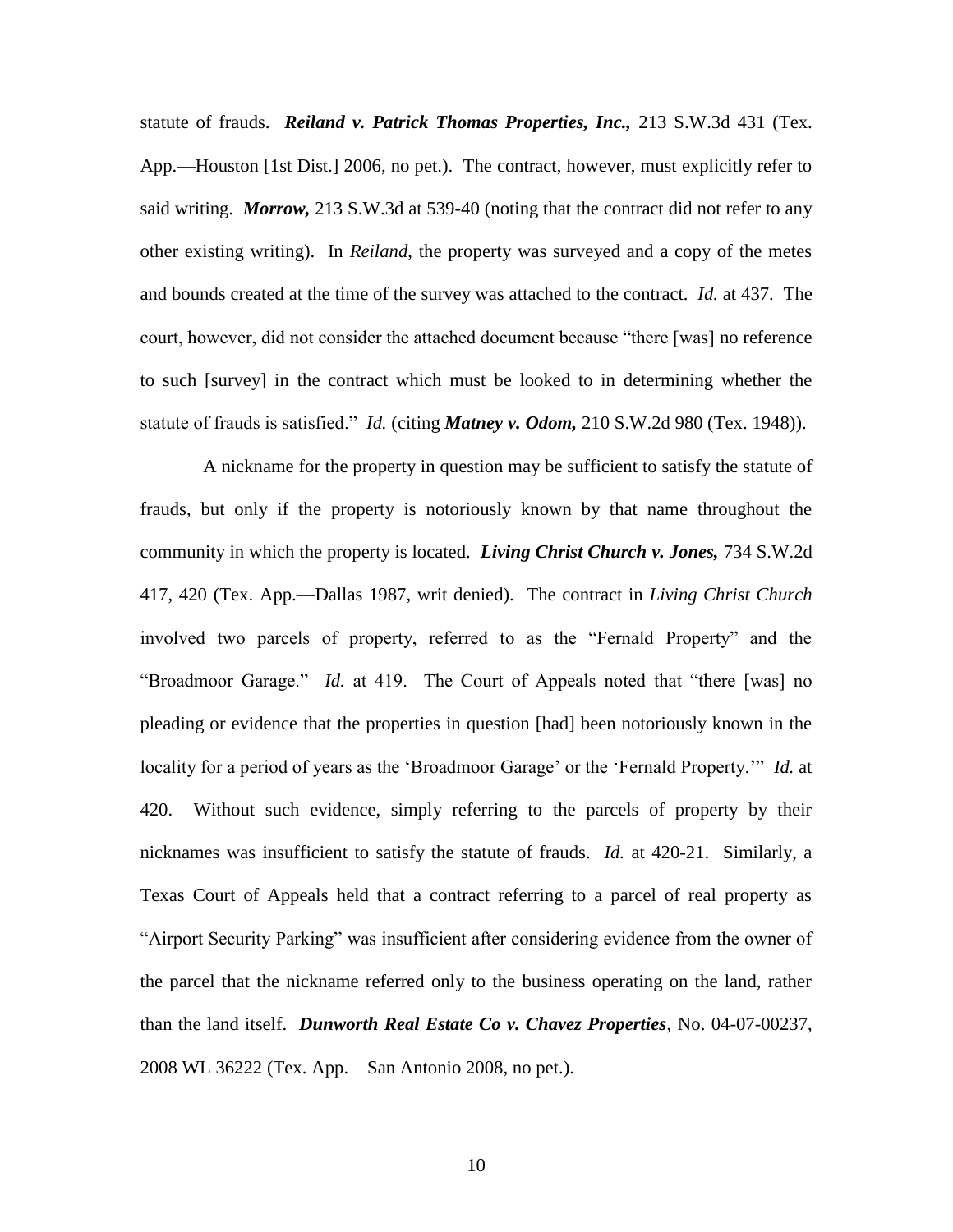In this case, the Contract refers solely to "a 55.81-acre tract of land we refer to as the bottom." There are no metes and bounds listed, no guidance as to where to find the "bottom land," and not even a name of the county in which the property is located. This description is more meager than the one discussed in *Morrow*, which at the very least included highways as a reference. Moreover, the Contract refers to a 55.81-acre tract, when in fact the property in question is  $56.81$  acres.<sup>7</sup> The nickname "the bottom land" is also insufficient satisfy the statute of frauds. Guardian stated in his affidavit that the nickname "the bottom land" is not known outside of the family, meaning that it cannot fit the definition of notoriously known throughout the community. Finally, the Contract does not reference any other writing that describes the property. Defendant's argument that the CFC Note provides a full description of the property and that "we have to assume or read that into the [C]ontract" is without merit as well.

Defendant argues that there is no doubt what the parties intended at the time they executed the Contract, and that there should be no doubt as to the location of the property in question. This argument fails to take into account the court's statement in *Morrow* that the intent of the parties is irrelevant. The description must be sufficient for an objective outsider familiar with the area to locate the property with reasonable certainty. The intent of Plaintiff and Defendant at the time they entered into this agreement is not enough to satisfy the statute of frauds. Not only is there no evidence to suggest that the parties meant for the CFC Note to be incorporated into the Contract by reference, but even if such evidence did exist, the Court could not rely upon it because the Contract itself does

<sup>&</sup>lt;sup>7</sup> The Court acknowledges the high probability that the acreage listed in the Contract is a clerical error. Defendant, however, provided no evidence by way of affidavit or deposition testimony that such an error occurred. Defendant instead relied upon arguments from counsel in the pleadings, which do not constitute competent summary judgment evidence and therefore are not to be considered.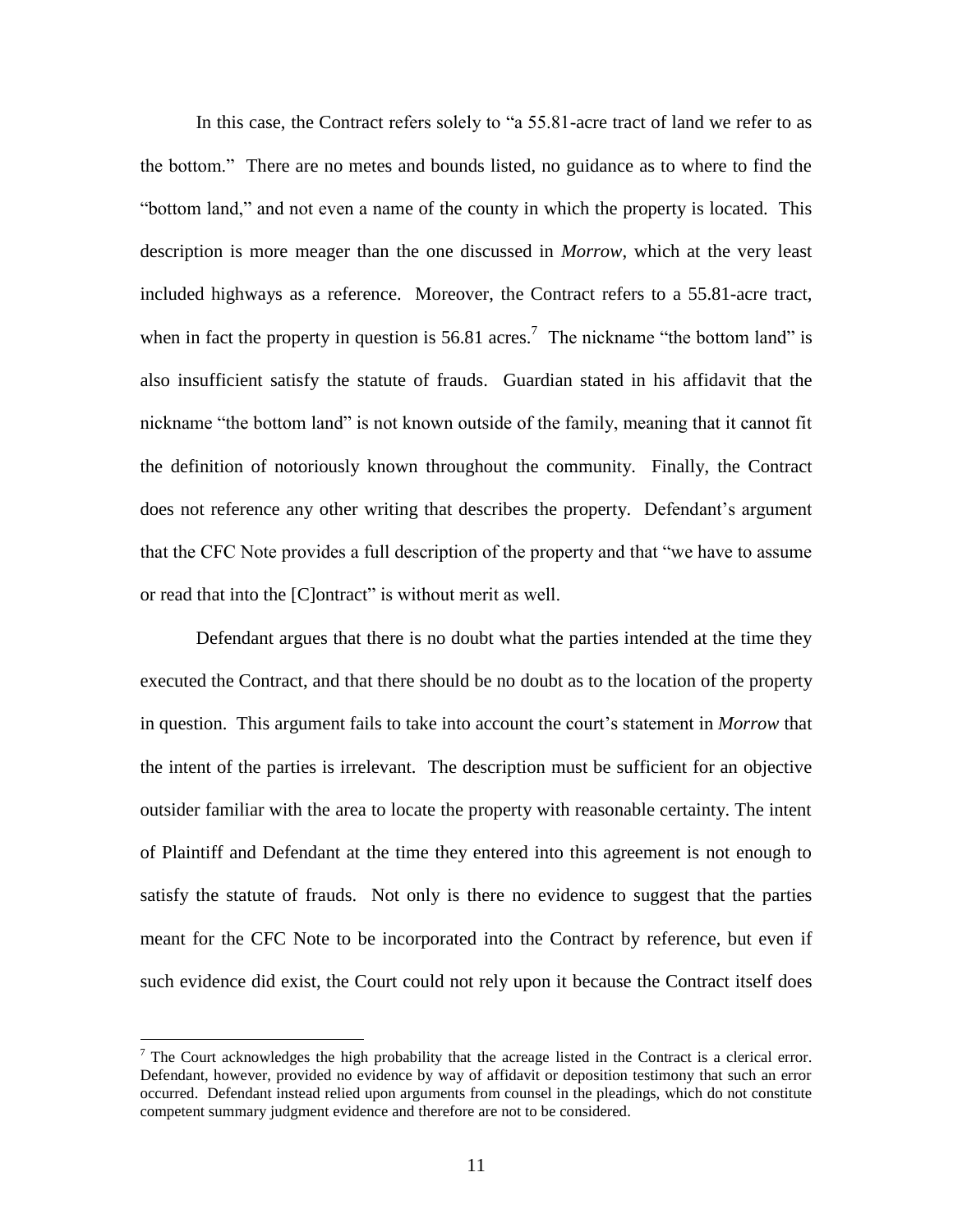not reference any other writing. Considering all of the arguments presented by both parties, the Court finds the description of the property in the Contract insufficient to satisfy the statute of frauds and the transfer of property is therefore unenforceable.

### B. Modification of the Debt Obligation

Plaintiff next argues that the provision in the Contract designed to modify the debt obligation Defendant owes Plaintiff is unenforceable because it is a modification of an existing contract without requisite consideration. Consideration, a requirement for all enforceable contracts, is "a present exchange bargained for in return for a promise" and "consists of either a benefit to the promisor or a detriment to the promisee." *Roark v. Stallworth Oil & Gas, Inc.,* 813 S.W.2d 492, 496 (Tex. 1991). Any modification to an existing contract must be supported by new consideration. *See McCallum Highlands, Ltd. v. Washington Capital Dus, Inc.***,** 66 F.3d 89, 93 (5th Cir. 1995) (noting that consideration from an original contract cannot constitute consideration for a subsequent modification). This concept, known as the "pre-existing duty rule," applies to all modifications, supplements, and new contracts. *Id.* In such cases, "merely offering the pre-existing duty [a party] had already contracted to perform cannot serve as consideration for the change." *Id.* Modern jurisprudence urges courts to disfavor solely relying upon the pre-existing duty rule, particularly "if even minimal consideration supports the contract." *Johnson v. Seacor Marine Corp.,* 404 F.3d 871, 875 (5th Cir. 2005) (internal citations omitted). As long as the parties involved "gain some legally enforceable right . . . *which they previously did not have*, consideration is present. *Id.* (citing *Morrison Flying Service v. Deming Nat'l Bank***,** 404 F.2d 856, 861 (10th Cir. 1968)) (emphasis added).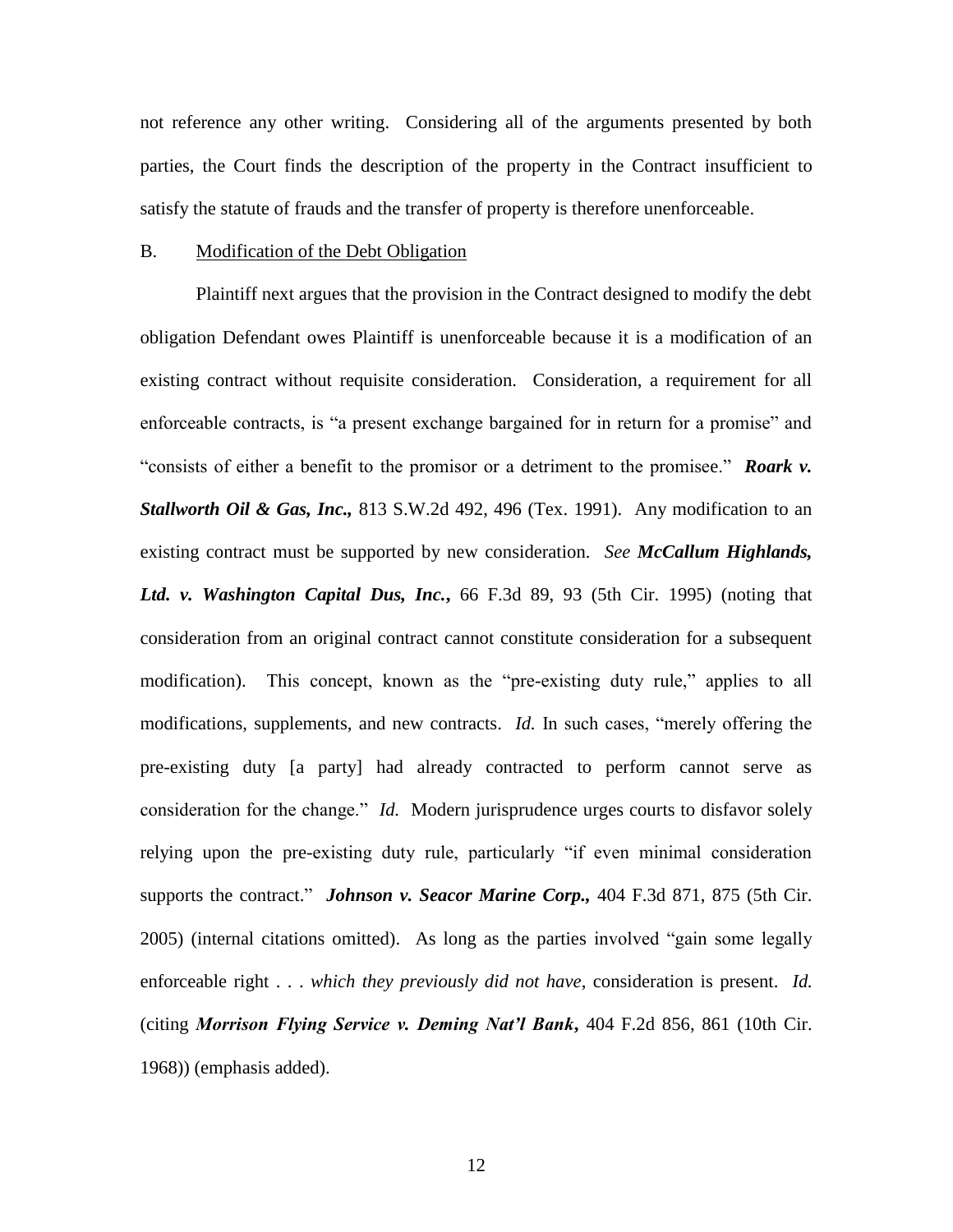Before Plaintiff purchased the CFC Note, Defendant was bound to make payments on the note to CFC for the note's full value. After Plaintiff purchased the Note from CFC, Defendant's obligation shifted and he became obligated make payments to Plaintiff. At the time Plaintiff and Defendant executed the Contract, Defendant was therefore already under an obligation to make payments to Plaintiff on the CFC Note. The Contract purports to lower the total amount of the debt obligation, and also leaves Defendant with an option to make no payments at all. Under such an arrangement, Defendant is acquiring a benefit—a reduction in the total amount of debt owed—while Plaintiff takes on a detriment—giving up the legal right to collect the full amount of the debt she purchased from CFC. Defendant, however, gives up no detriment and Plaintiff acquires no additional rights. Such a one-sided agreement is not a "bargained for exchange" and is not supported by consideration. Although the Court acknowledges that reliance on the pre-existing duty rule is disfavored, there is not a shred of evidence to suggest that the Contract is supported by consideration of any kind.

Defendant, in his Response to the Motion for Summary Judgment, claims that the benefit Defendant gave Plaintiff was the peace of mind knowing that altering Defendant's debt obligations would help ensure that Plaintiff's children would be less likely to fight over property after her death. Notwithstanding this claim, which is dubious at best, Defendant provided no competent summary judgment evidence to support this claim. The Court will not consider Defendant's bald assertions without specific evidence to raise a genuine issue of material fact. Because Defendant did not provide such evidence, the Court finds the provision of the Contract modifying Defendant's debt obligation to Plaintiff is not supported by consideration and is therefore unenforceable.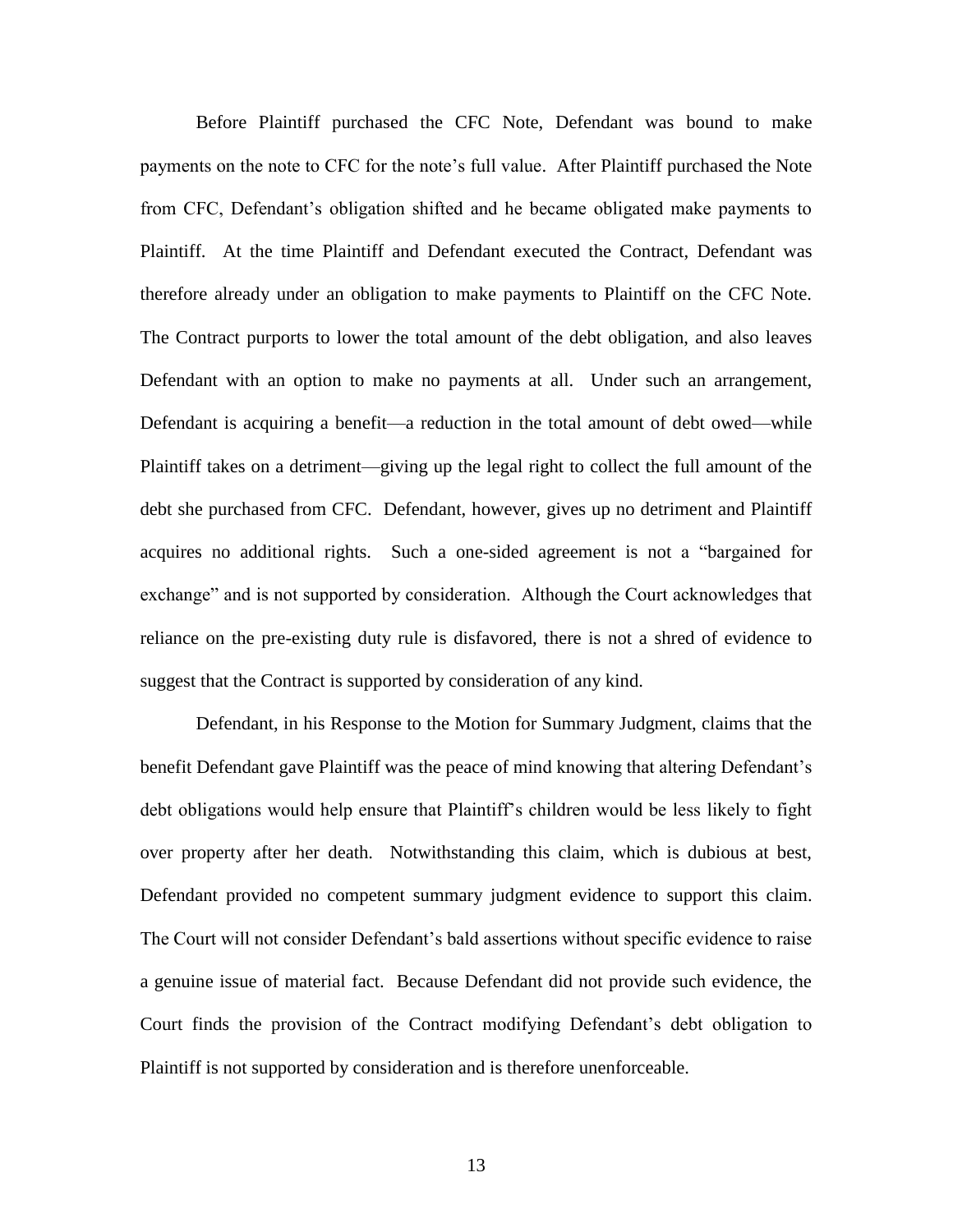# C. Defendant's Care for Plaintiff

The third provision of the Contract purports to compensate Defendant for taking care of Plaintiff while he lived—and continues to live—with her. This provision can be split into two parts, the first of which compensates Defendant at a rate of \$50 per day for every day between April 1, 1997, and June 5, 2009. The second continues to pay Defendant \$50 for every day for which Defendant continues to care for Plaintiff after June 5, 2009, and increases to an unspecified amount should Plaintiff require additional care. Defendant admits in his Response to the Motion for Summary Judgment that the compensation provision of the Contract "cannot stand alone," and that Defendant seeks to enforce this provision along with the rest of the Contract (ECF No. 151, at 3). Because Plaintiff seeks to invalidate the Contract in its entirety, however, the Court will address the issue.

Plaintiff argues the provision paying for past care is unenforceable because it lacks consideration. Past consideration, "if it imposed no legal obligation at the time it was furnished, will support no promise whatever." *Witt v. Wilson*, 160 S.W. 309, 310 (Tex. Civ. App.—Austin 1913); *Roark,* 813 S.W.2d at 497 (Gonzales, J. dissenting). Consideration, rather, is "a *present* exchange bargained for in return for a promise." *Roark,* 813 S.W.2d at 492 (emphasis added); s*ee also Mason v. Babin***,** 474 S.W.2d 809 (Tex. Civ. App.—Waco 1971, writ ref'd n.r.e.) (holding that a contract requiring the appellant to perform duties he had already fulfilled was a gratuitous promise and was not supported by valid consideration).

The evidence provided by Plaintiff indicates that contract was meant to compensate Defendant for services already provided. Pl.'s Ex. C at 135-36. Indeed,

14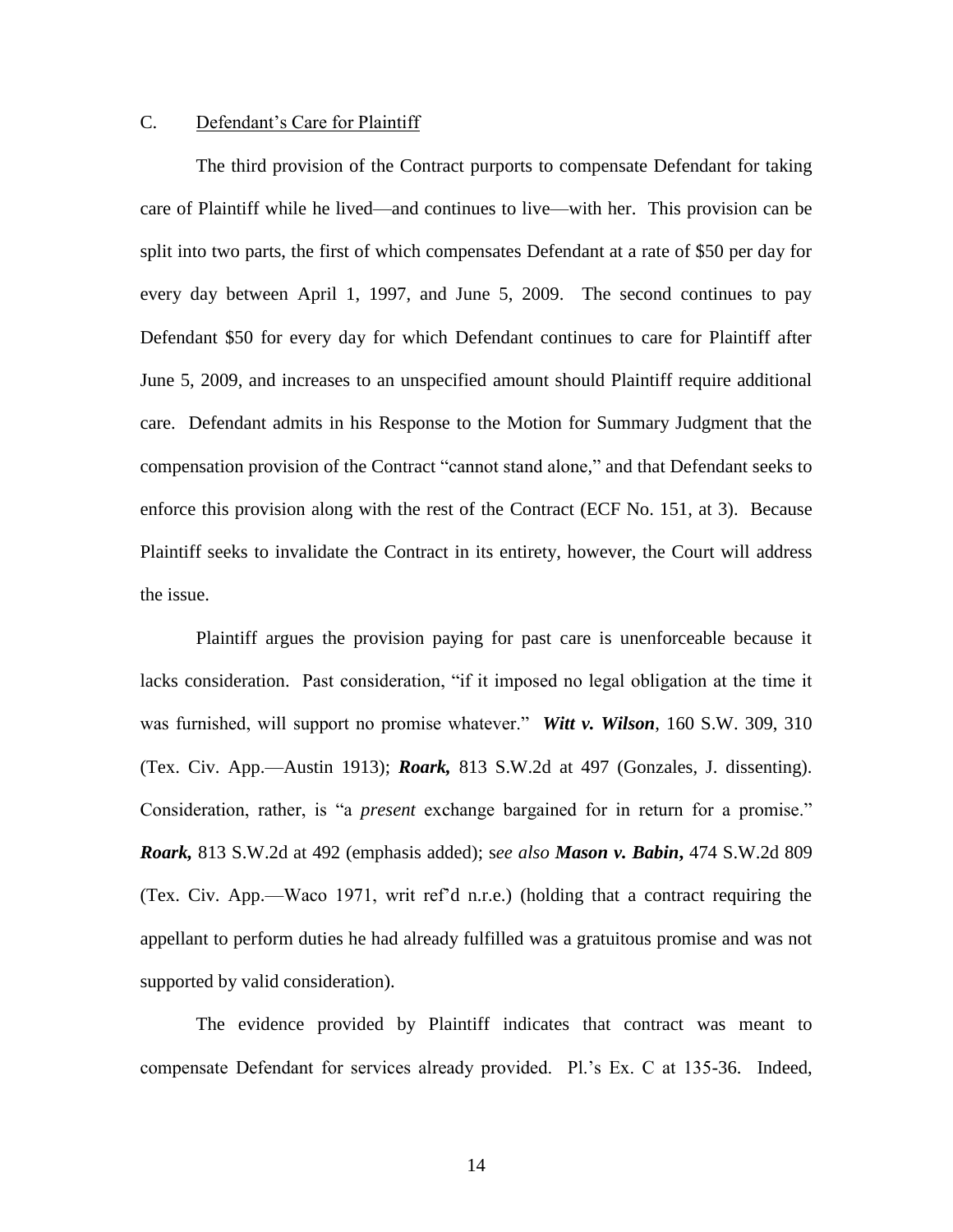Defendant testified at deposition that Plaintiff told him she wanted "to help pay [Defendant] back for all the stuff" he did for Plaintiff. *Id.* At the time Defendant lived with and allegedly began caring for Plaintiff, there was no present exchange or bargain in which Plaintiff agreed to pay Defendant. Moreover, the parties imposed no legal obligation on each other at the time Defendant moved in with Plaintiff. This is merely a gratuitous promise, and one that Plaintiff had no legal obligation to uphold. The Court therefore finds the provision of the Contract paying Defendant \$50 per day between April 1, 1997, and June 5, 2009, unenforceable.

Consideration is also conspicuously absent from the agreement to pay Defendant \$50 per day (and increasing by unspecified amounts should Plaintiff require additional care) from June 5, 2009, for "as long as [Defendant] cares for [Plaintiff]." Assuming the Contract was validly executed<sup>8</sup> and that Plaintiff agreed to give Defendant \$50 per day, Defendant gave up nothing in return. Defendant made no promise in the Contract to care for Plaintiff, was not obligated to care for Plaintiff, and was free to walk away at any time. In short, Defendant did not incur the legal detriment that necessitates the creation of an enforceable contract.

Defendant again urges the Court to consider the context in which the parties executed the Contract. Defendant claims he was giving Plaintiff the peace of mind of knowing that she would be in her own home under the care of one of her own sons, and that is sufficient consideration for this contract. Notwithstanding the dearth of evidence on this issue, the wording of the Contract provides Defendant with the freedom to walk away from caring for Plaintiff at any time. The Court does not see how such a provision

<sup>8</sup> Notwithstanding the allegations in Plaintiff's Complaint, the Court assumes the contract was validly executed for the purposes of this Motion for Summary Judgment.